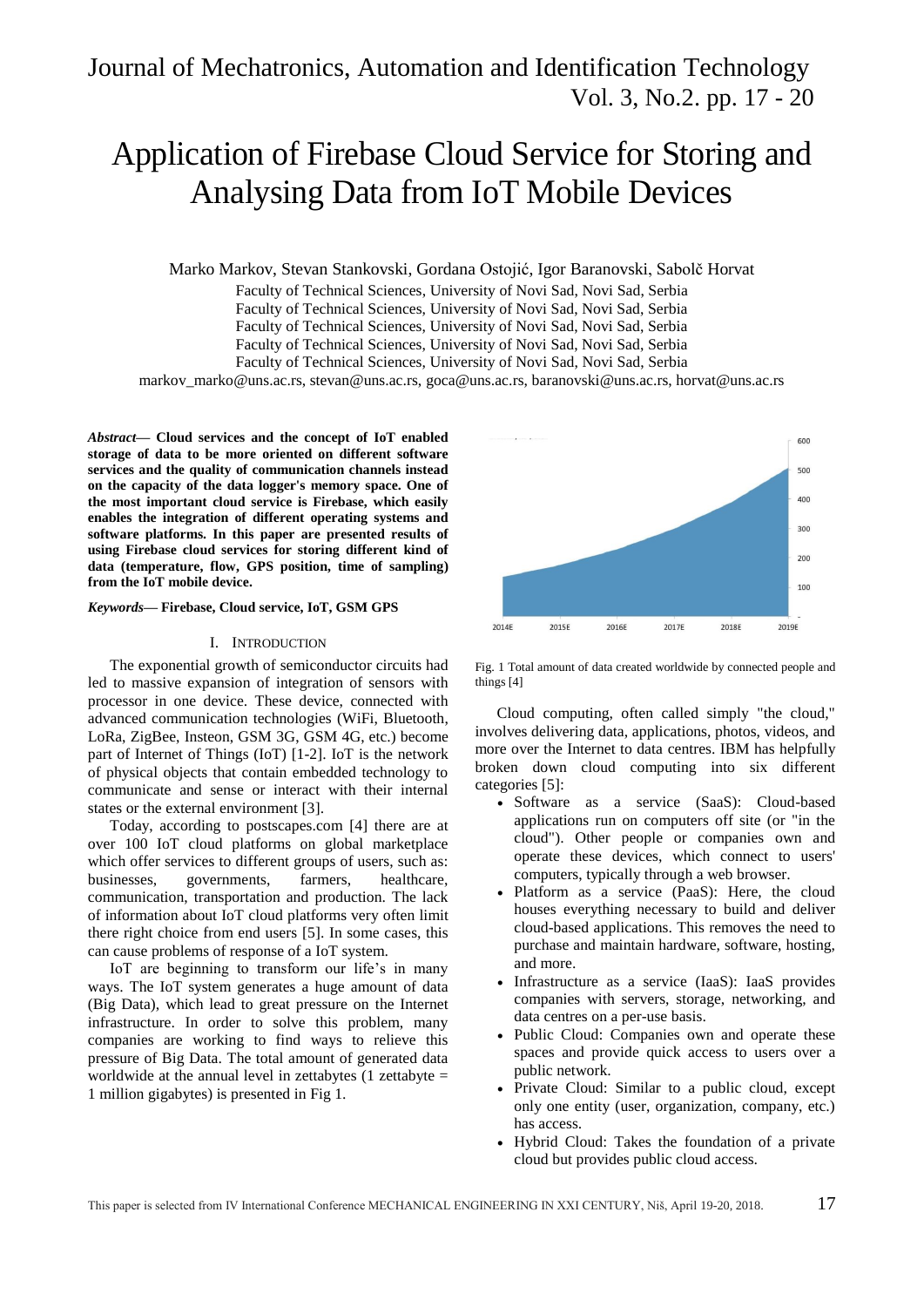The Firebase is development platform with a real-time backend database that supports several features, such as encryption, authentication, and cloud data storage [6]. These features are used in following services:

- Firebase Analytics
- Firebase Cloud Messaging
- Firebase Auth
- Realtime Database
- Firebase Storage
- Firebase Hosting
- Firebase Test Lab for Android
- Firebase Crash Reporting
- Firebase Notifications
- Firebase App Indexing
- Firebase Dynamic Links
- Firebase Invites
- Firebase Remote Config

The Firebase uses the HTTPs communication protocol that supports bidirectional communications encryption between a client and server.

The Internet of Things, meanwhile, refers to the connection of devices (other than the usual examples such as computers and smartphones) to the Internet. Cars, kitchen appliances, and even heart monitors can all be connected through the IoT. And as the Internet of Things surges in the coming years, more devices will join that list.

In next chapters will be presented a simple IoT device based on the the Arduino Mega as a microcontroller and SIM900 GPRS (General Packet Radio Service)/GSM (Global System for Mobile communication) module for data transferring. The role of this device is to store data collected from temperature sensor, flow meter and GPS (Global Positioning System) positions and then send it to Firebase cloud service.

# II. CONNECTION OF IOT DEVICES

The IoT concept is based on connecting the device to the Internet. There are two ways for wireless connection of IoT devices to the Internet. Both ways have their advantages and disadvantages. The first one is using the Wi-Fi network, and the other one is using the GPRS/GSM network. There is also the option of connecting of stationary IoT device to the Internet with a LAN (Local Area Connection) cable.

Wi-Fi is a set of specifications for Wireless Local Area Networks (WLAN) based on the IEEE 802.11 standard. Wi-Fi was intended to be used for mobile devices and LANs, but is now often used for Internet access. It enables wireless-enabled devices (computer or personal digital assistant (PDA)) to connect to the Internet when in proximity of an access point. Using this technology we can connect devices anywhere in a home or office to the network using radio signals, and they can be up to 30 m or so apart [7]. Architecture of Wi-Fi network connection is show on Fig. 2.



Fig. 2 Architecture of Wi-Fi network connection

GPRS is a standard technology that extends GSM voice networks with support for data services. GPRS applies a packet radio principle to transfer user data packets in an efficient way between GSM mobile stations and external packet data networks. GPRS data speeds vary from up to 115 kbit/s to up to 117 kbit/s, but is likely to average at 56 kbit/s, with between 28 and 40 kbit/s initially [8]. Fig. 3 shows the architecture of a GPRS network [9].



Fig. 3 Architecture of GPRS connection [9]

Wired and Wireless have both advantages and disadvantages. Understanding these advantages and disadvantages will help us to make decision an IoT solution. The wired networks are mature technology and it is easy to get plugged into if you already have cable lines (phone lines, power lines, coaxial, fibre optic).

#### III. IOT MOBILE DEVICE

The IoT mobile device in this case study is based on the the Arduino Mega 2560 (Fig 4) as a microcontroller, SIM900 GPRS/GSM module (Fig 5) and GPS GY-GPSV3-NEO-7M module (Fig 6). SIM900 GPRS/GSM module is used for data transferring. GY-GPSV3-NEO-7M module is GPS receiver is used for positioning of the IoT mobile device.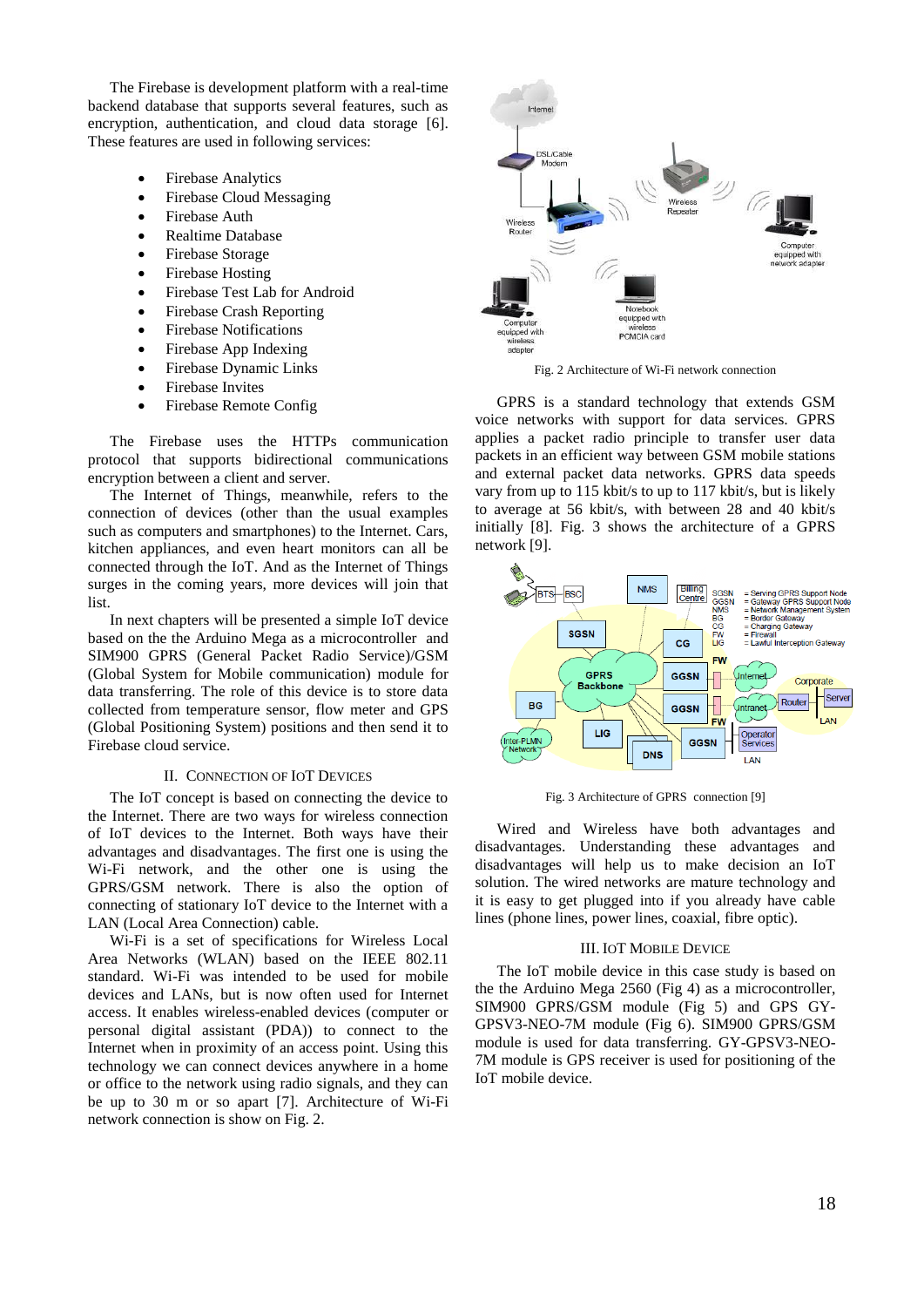

Fig. 4 Arduino Mega 2560 (Fig 4) microcontroller



Fig. 5 SIM900 GPRS/GSM module



Fig. 6 GPS GY-GPSV3-NEO-7M module

Also, this device can be used as a data logger, because data must not be loose in case of broken communication. Communication is key element in the technology of IoT data storage which is shown in Fig. 7.



Fig. 7 The IoT data storage

The IoT mobile device have two sensors: temperature sensor and flowmeter. These to sensors use for collection data from an object of measurement.

# IV.TESTING RESULTS

During testing period of IoT mobile device are observed some problems with connections on GSM mobile network and using GPRS service. We used SIM card of Telenor mobile operator. Territory of testing was area of city of Novi Sad. According to official site of the mobile operator, all testing territory is covered with good quality of GSM signal which is shown in Fig. 8 [10].



Fig. 8 Quality of GSM signal [10]

In same places quality of signal was not enough to have quality communication with the cloud platform. In these cases all data were store in internal memory of the IoT device.

Also, we had problems with delay of GPS module. Namely when the IoT mobile device switch on, the device is not able to determine the GPS position at the moment (up to 20 s). In some cases it takes up to 12 minutes for determining position of IoT mobile device. In Fig. 9 is shown the worse delay to establish GPS coordinates during testing period. You can see the number of satellites which are detected from the IoT mobile device, HDOP (horizontal dilution of precision), latitude, longitude, date, time, altitude and verification of received data respectively.

There was no problem in the work of Firebase cloud platform. All used services were constantly available. During the testing period, only free of charge services were used. This possibility provided by the Firebase cloud platform is very suitable for initial testing and for proving of the concept.